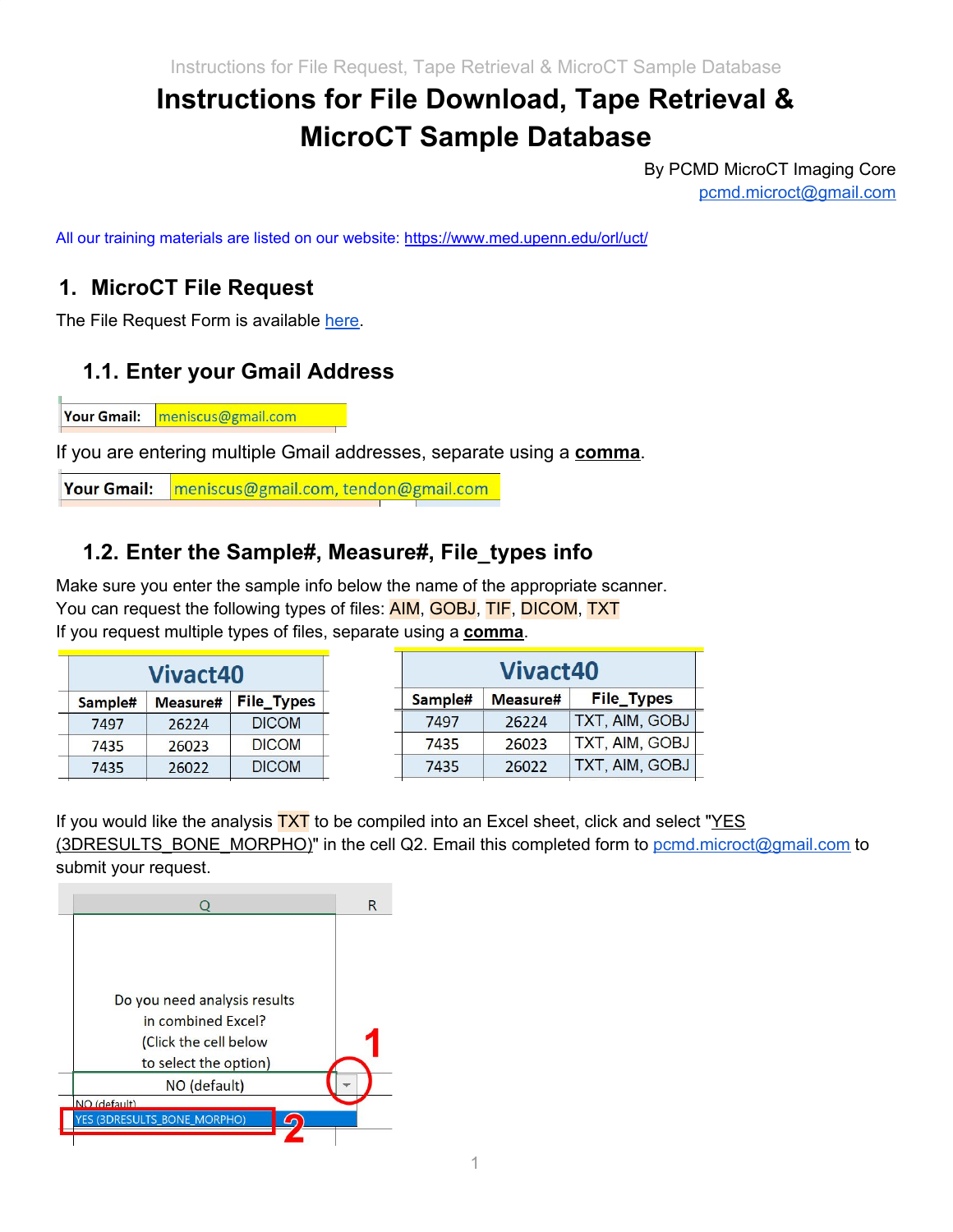## **2. Tape Retrieval Request**

The Tape Retrieval Form is available [here.](https://www.med.upenn.edu/orl/uct/assets/user-content/secure/Tape_retrieval_request%20(v2020.01).xlsx)

The tape retrieval processing time is dependent on the availability of both the server space and tape drive. **Please submit a request at least 7 days in advance.**

#### **2.1. Enter your Gmail Address**

**Your Gmail:** meniscus@gmail.com

If you are entering multiple Gmail addresses, separate using a **comma**:

**Your Gmail:** meniscus@gmail.com, tendon@gmail.com

#### **2.2. Enter the Sample#, Measure#**

Make sure you enter the sample info below the name of the appropriate scanner. Email this completed form to [pcmd.microct@gmail.com](mailto:pcmd.microct@gmail.com) to submit your request.

| <b>Vivact40</b> |          |  |  |  |  |  |
|-----------------|----------|--|--|--|--|--|
| Sample#         | Measure# |  |  |  |  |  |
| 7497            | 26224    |  |  |  |  |  |
| 7435            | 26023    |  |  |  |  |  |
| 7435            | 26022    |  |  |  |  |  |
|                 |          |  |  |  |  |  |

## **3. MicroCT Sample Database (Google Spreadsheet)**

The link of MicroCT Sample Database is listed on our website (Pennkey login required). <https://www.med.upenn.edu/orl/uct/data-access.html>

## **3.1. Select Appropriate Sheet**

This Google Spreadsheet contains the database of 4 scanners (μCT35, μCT45, VivaCT40, VivaCT80). For each scanner, there are 2 sheets: 1 sorted by scan date and 1 sorted by Sample#.